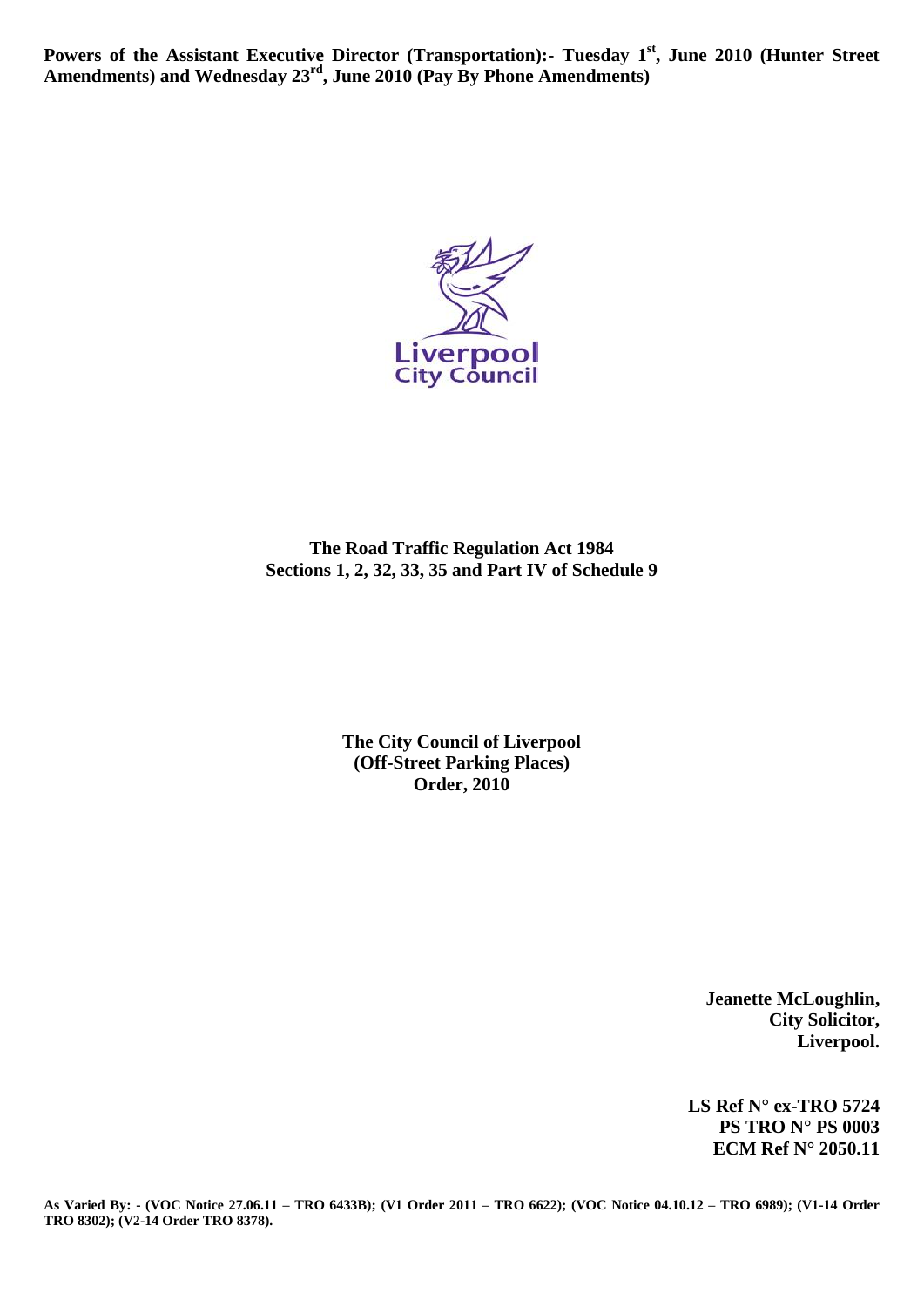| <b>Arrangement of Articles</b> |                                                                           |           |  |  |
|--------------------------------|---------------------------------------------------------------------------|-----------|--|--|
| <b>Article</b>                 | <b>Section One</b>                                                        | Page(s)   |  |  |
| $N^{\circ}$                    | <b>Commencement, Citation, Revocation and Interpretations</b>             |           |  |  |
| $\mathbf{1}$                   | Commencement, Citation and Revocation                                     | 3         |  |  |
| $\overline{2}$                 | Interpretation                                                            | $3 - 5$   |  |  |
| <b>Article</b>                 | <b>Section Two</b>                                                        | Page(s)   |  |  |
| $\mathbf{N}^\circ$             | <b>Authorisation And Use Of Parking Places</b>                            |           |  |  |
| 3                              | <b>Designation of Parking Places</b>                                      | 5         |  |  |
| $\overline{4}$                 | <b>Method of Using Parking Places</b>                                     | 5         |  |  |
| 5                              | Not to use for Camping, Etc.                                              | $5 - 6$   |  |  |
| 6                              | Restriction of Use of Vehicle in Parking Place                            | 6         |  |  |
| 7                              | Alteration of Position of Vehicle in Parking Place and Removal of Vehicle | 6         |  |  |
|                                | from Parking Place                                                        |           |  |  |
| 8                              | Movement of Vehicles in Parking Place in Emergencies                      | 6         |  |  |
| 9                              | <b>Suspension of Use of Parking Places</b>                                | 6         |  |  |
| 10                             | Method of Entering and Leaving Parking Places                             | 6         |  |  |
| <b>Article</b>                 | <b>Section Three</b>                                                      | Page(s)   |  |  |
| $N^{\circ}$                    | <b>Charges For Use Of Parking Places</b>                                  |           |  |  |
| 11                             | <b>Payment of Charges</b>                                                 | $6 - 7$   |  |  |
| 12                             | Time and Method for Payment of Charges                                    | 7         |  |  |
| 13                             | <b>Exemption from Charges</b>                                             | 8         |  |  |
| 14                             | Display of Parking Ticket or Parking Permit                               | 8         |  |  |
| 15                             | Amount of Charge at Parking Place Controlled by a Pay and Display Machine | $9-10$    |  |  |
| 16                             | Amount of Penalty Charge at Parking Place                                 | $10 - 11$ |  |  |
| <b>Article</b>                 | <b>Section Four</b>                                                       | Page(s)   |  |  |
| $N^{\circ}$                    | <b>Miscellaneous</b>                                                      |           |  |  |
| 17                             | Disposal of Vehicles Abandoned in Parking Places                          | 11        |  |  |
| 18-19                          | <b>Other Provisions</b>                                                   | 11        |  |  |

# **Arrangement of Schedule**

| <b>SCHEDULE ONE</b>        |                                      |    |  |  |  |  |
|----------------------------|--------------------------------------|----|--|--|--|--|
| Car<br>Park<br>$N^{\circ}$ | <b>LOCATION OF CAR PARK</b>          |    |  |  |  |  |
|                            | <b>Burgess Street</b>                | 12 |  |  |  |  |
| $\overline{2}$             | <b>Craven Street</b>                 | 12 |  |  |  |  |
| 3                          | Dale Street                          | 12 |  |  |  |  |
| 4                          | <b>Finch Place</b>                   | 12 |  |  |  |  |
| 5                          | <b>Fontenoy Street</b>               | 12 |  |  |  |  |
| 6                          | <b>Hunter Street</b>                 | 12 |  |  |  |  |
| 7                          | <b>Kempston Street</b>               | 13 |  |  |  |  |
| 8                          | <b>Lambert Street</b>                | 13 |  |  |  |  |
| 9                          | Old Haymarket                        | 13 |  |  |  |  |
| 10                         | <b>Mount Pleasant</b>                | 13 |  |  |  |  |
| 11                         | Victoria Street                      | 13 |  |  |  |  |
| 12                         | Beetham Plaza (Underground Car Park) | 14 |  |  |  |  |
| 13                         | <b>Fraser Street</b>                 | 14 |  |  |  |  |

|                                     | <b>SCHEDULE TWO – DISABLED PERSONS PARKING PLACES</b> |         |
|-------------------------------------|-------------------------------------------------------|---------|
| Car<br>Park<br>$\mathbf{N}^{\circ}$ | <b>LOCATION OF CAR PARK</b>                           | Page(s) |
| 10                                  | Mount Pleasant (Level 5)                              |         |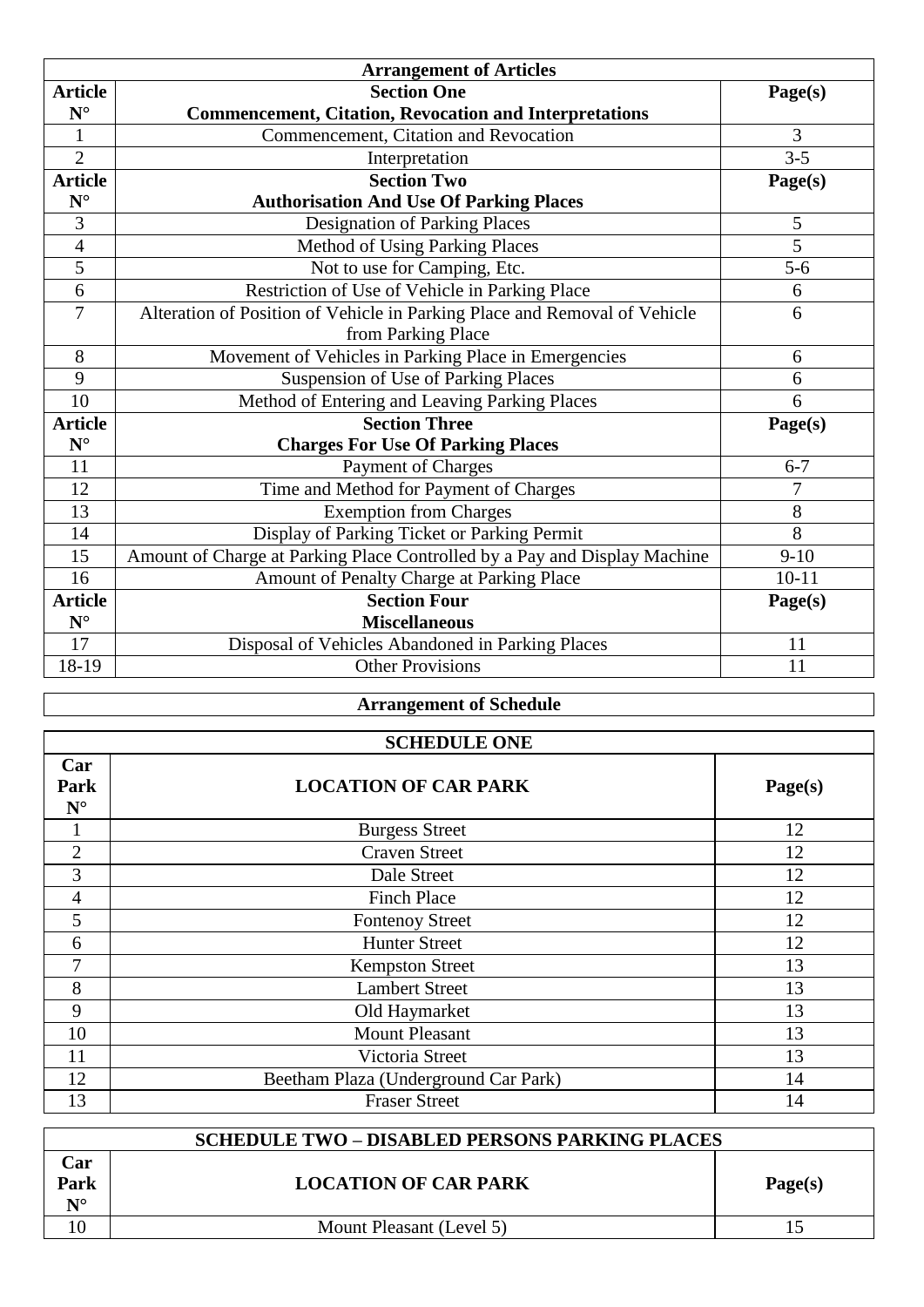

#### **The City Council of Liverpool (Off-Street Parking Places) Order, 2010**

The **City Council** of **Liverpool** (hereinafter referred to as "**the Council**") in exercise of its powers under **Sections 1, 2, 32, 33, 35** and **Part IV** of **Schedule 9** to **The Road Traffic Regulation Act 1984** (which said Act of 1984 is hereinafter referred to as "**the Act of 1984**") and of all other enabling powers and after consultation with the chief officer of police in accordance with **Part III** of **Schedule 9** to the Act of 1984, hereby makes the following Order:-

## **Section One – Commencement, Citation, Revocation and Interpretations**

1. (i) This Order shall come into operation on the **15th** day of **November 2010** and may be cited as **The City Council of Liverpool (Off-Street Parking Places) Order, 2010**.

1. (ii) **The City Council of Liverpool (Off-Street Parking Places) Order, 1992**, as subsequently amended, is hereby revoked in its entirety.

1. (iii) Furthermore, in this Order the expression "**Order of 2010**" means **The City Council of Liverpool (Off-Street Parking Places) Order, 2010** as amended.

2. (1) In this Order, save as otherwise defined within this Order, each and every expression shall have the meaning assigned to it by **The Traffic Signs Regulations and General Directions 2002**: -

"**blue badge**" has the same meaning as 'disabled person's badge'

"**charging hours**" means all the periods of every day and night, between the opening and closing hours of the car park (as specified in **Column 5** of the **Schedule** to this Order), including any such days being Christmas Day, Good Friday or any Bank Holiday, during which a charge is made for a vehicle waiting at the parking place. Provided that where on a parking place there is a notice indicating that the charging hours for that parking place are less than specified above then the lesser charging hours shall operate.

"**civil enforcement officer**" means a person authorized by or on behalf of the City of Liverpool under **Section 76** of **The Traffic Management Act 2004** to supervise and enforce the restrictions imposed by Traffic Regulation Orders made by the Council.

"**credit card**" has the same meaning as in **Section 35A** of the Act of 1984.

"**debit card**" has the same meaning as in **Section 35A** of the Act of 1984.

"**disabled person**" means a disabled person of a description prescribed by Regulation 2(1) of **The Disabled Persons (Badges for Motor Vehicles) (England) Regulations, 2000**.

"**disabled person's badge**" has the same meaning as in **Regulation 2(1)** of **The Disabled Persons (Badges for Motor Vehicles) (England) Regulations, 2000**, as amended by **Regulation 10** of **The Disabled Persons (Badges for Motor Vehicles) (England) (Amendment) Regulations, 2007**, and issued by a local authority for display on a Motor Vehicle driven by a Disabled Person or used for the carriage of a Disabled Person or of several Disabled Persons including a duplicate badge issued pursuant to the above Regulations.

"**disabled persons parking place**" means any area of a Parking Place which is only provided for the leaving of a disabled person's vehicle displaying a valid Disabled Persons Badge, and which is designated by appropriate markings on the surface of the Parking Place, together with signs, indicating parking for disabled/blue badge holders only.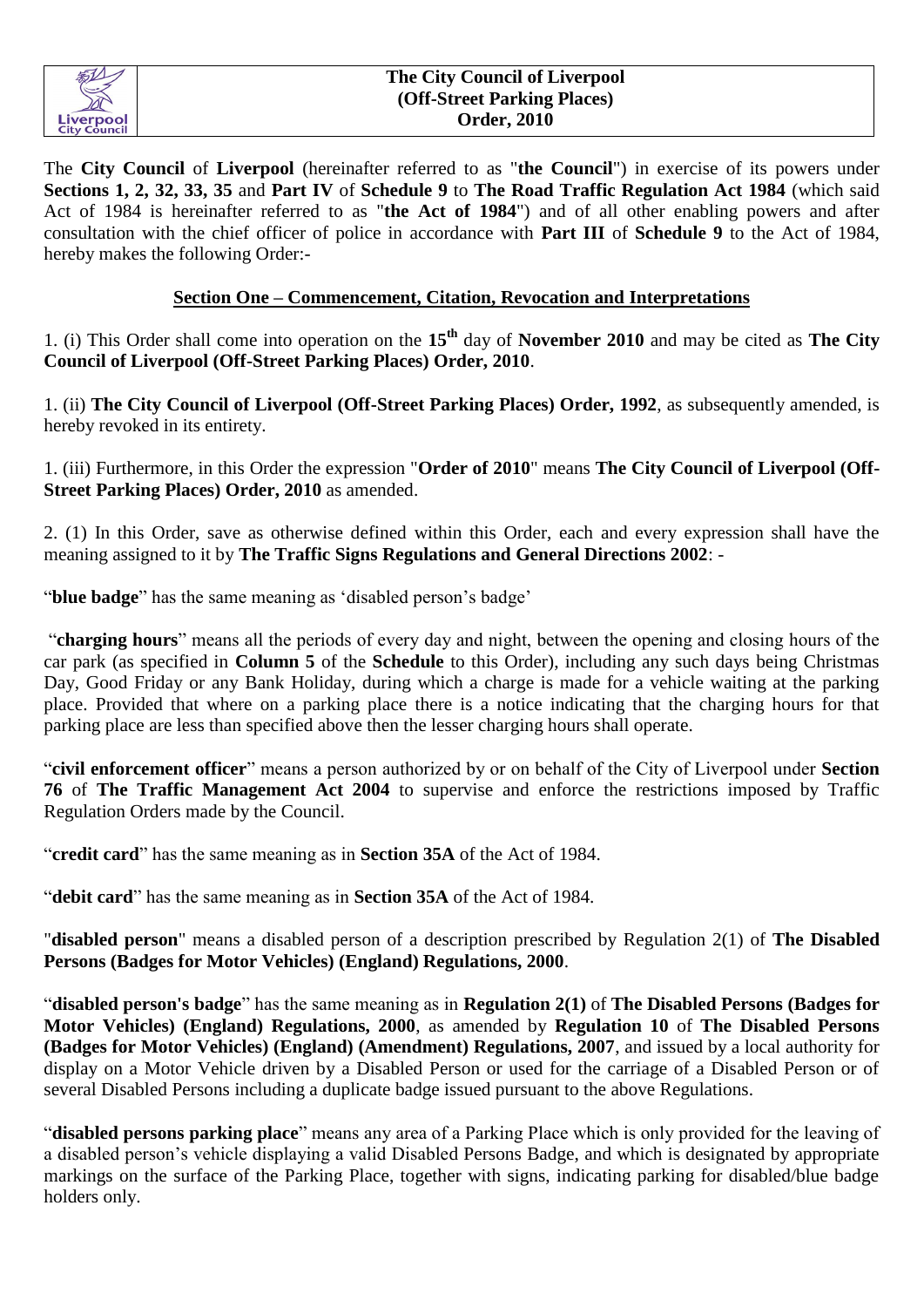"**disabled person's vehicle**" means a vehicle lawfully displaying in a conspicuous position a disabled person's badge and which is a vehicle, which, immediately before or after any period of waiting allowed by virtue of a provision of a kind required by **The Local Authorities' Traffic Orders (Exemptions for Disabled Persons) (England) Regulations 2000** to be included in an Order under the 1984 Act, has been or is to be driven by a disabled person or, as the case maybe, has been or is to be used for carrying disabled persons as passengers.

"**driver**" in relation to a vehicle left at or waiting in a Parking Place means the person driving the vehicle at the time it was left at or is waiting at the Parking Place.

"**hand-held device**" means a wireless hand-held computer which is programmed to interface with the pay by phone parking system and used by a civil enforcement officer to assist in carrying out parking enforcement within any off-street parking place operated by the Council;

"**heavy vehicle**" means any vehicle, not being a private motor car, of more than 2 tons unladen weight and/or exceeding 5 metres in length, or any trailer.

"**invalid carriage**" means a mechanically propelled vehicle of which the weight unladen does not exceed 254 kilograms and which is specially designed and constructed (and not merely adapted) for the use of a person suffering from some physical default or disability and is solely used by such a person.

"**location identification number**" means the unique number assigned to each parking place where the pay by phone system is operational

"**mobile telephone**" means any wireless telegraphy apparatus (as defined in **The Wireless Telegraphy Act 1949**) designed or adapted for the purpose of transmitting and receiving spoken or text messages so as to provide a telephone which is connected to a public electronic communications network (within the meaning of **The Communications Act 2003**) and is not physically connected to a land line.

"**motor cycle**" has the same meaning as in **Section 136(4)** of the Act of 1984.

"**motor cycle parking bay**" means any area of a Parking Place which is provided for the leaving of a two wheeled motorcycle not having a sidecar attached thereto and indicated by markings on the surface of the Parking Place together with signs indicating parking for motorcycles only.

"**parking bay**" means any area of a Parking Place which is provided for the leaving of a vehicle and indicated by markings on the surface of the Parking Place.

"**parking permit**" means a parking permit issued by the City Council, or its authorised partners, to a Permit Holder for use in a parking place in respect of which the permit was issued.

"**parking permit bay**" means a parking bay in any parking place which is provided for the leaving of a vehicle displaying a valid parking permit and indicated by signage indicating parking for vehicles displaying parking permits only.

"**parking place**" means each of the areas in an off-street car park described in **Column 1** of the **Schedule** to this Order where vehicles may park within a parking bay subject to the restrictions and provisions set out in this Order.

"**parking ticket**" means a parking ticket issued by a pay and display machine.

"**pay and display machine**" means an apparatus approved by the Secretary of State for the purposes of this Order to indicate the time by clock and to issue numbered tickets indicating the payment of a charge the period in respect of which it has been paid and the day on which it was paid.

"**pay by phone**" means a system of payment whereby the charge levied under the City Council's **Scale of Charges**, in the **Schedule** of this Order, (and any appropriate administration charge) is collected by a City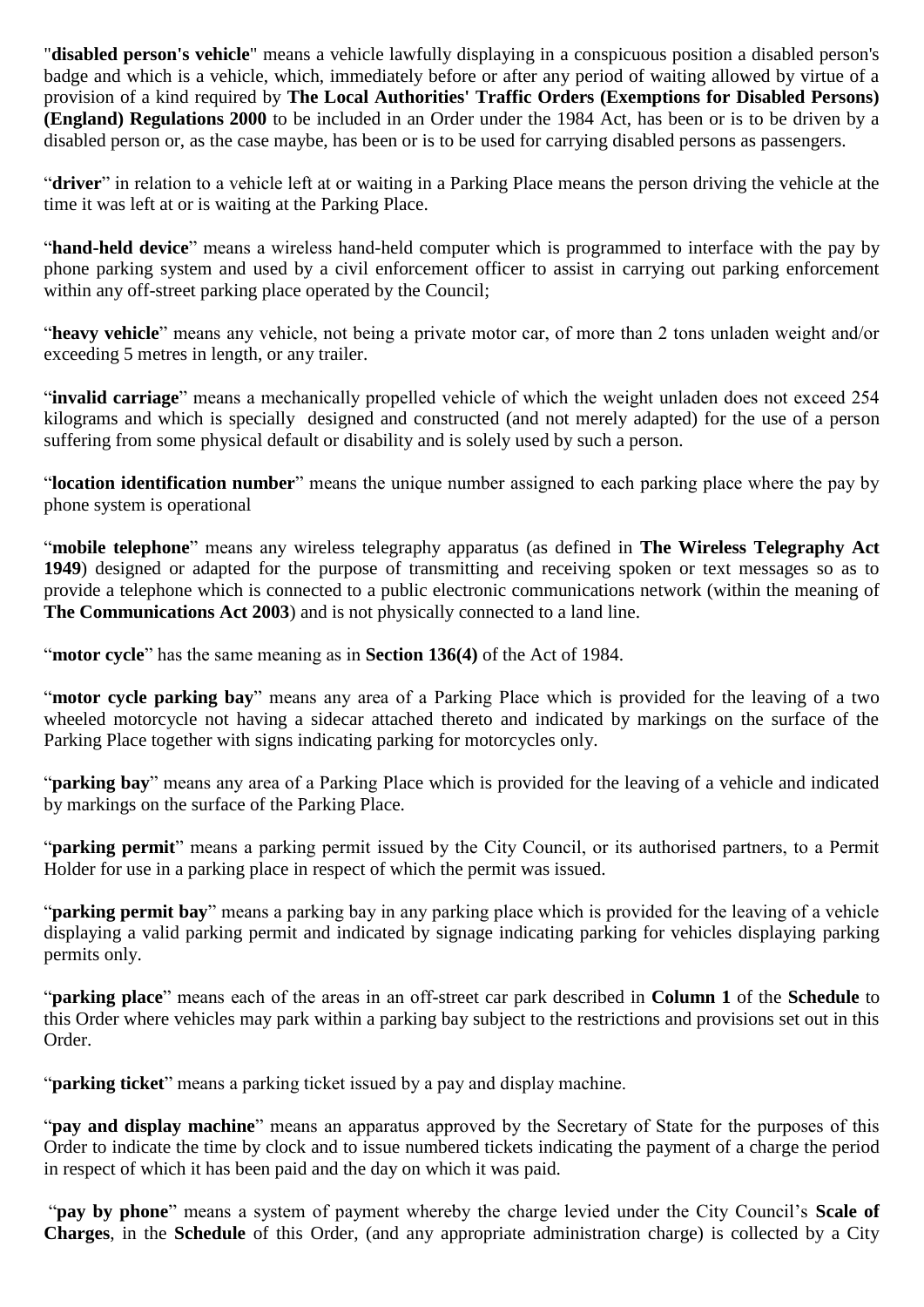Council appointed service provider in accordance with instructions indicated on signs located at each off-street parking place where the system is operational, via an arranged account, with payment being made over a mobile telephone or by other electronic system (including via the internet) by credit or debit card or any other means of secure authorised payment to facilitate a cashless and ticketless parking transaction.

"**pay on foot machine**" means an apparatus approved by the Secretary of State for the purposes of this Order to collect the parking fee due at the termination of a parking period which also includes devices to control the movement of vehicles into and out of the Parking Place.

"**penalty charge**" means a charge set by the City of Liverpool under the provisions of Section 77 of The Traffic Management Act 2004 in accordance with guidance given by the Secretary of State for Transport which is to be paid in the manner described in the penalty charge notice not later than the last day of the period of 28 days beginning with the date on which the Penalty Charge Notice was served or 14 days of the date the notice was served in the case of a reduced penalty charge.

"**service provider**" means the company authorised and appointed by the Council to operate, administer and maintain the payment of parking charges using the pay by phone parking system;

"**valid parking ticket or permit**" means a parking ticket or permit, which is valid for use throughout the time during which, and within the parking place where, the vehicle in which the ticket or permit is displayed is parked.

"**vehicle**" means any mechanically propelled vehicle with two or more wheels, including a motor cycle with a side car, and for the purposes of Sections Two to Four inclusive of this Order shall include a heavy vehicle.

2. (2) Except where otherwise stated, any reference in this Order to a numbered Article or Schedule is a reference to the Article or Schedule bearing that number in this Order.

2. (3) The prohibitions and restrictions imposed by this Order shall be in addition to and not in derogation from any restriction or requirement imposed by any regulations made or having effect as if made under the Act of 1984 or by or under any other enactment.

#### **Section Two - Authorisation And Use Of Parking Places**

#### **Designation of Parking Places**

3. Each area of land specified by name in **Column 1** of **Schedules One** and **Two** to this Order is hereby authorized to be used, subject to the following provisions of this Order, as a Parking Place for such classes of vehicles as are specified in **Column 2** of the said Schedules in relation to each Parking Place on such days and night and during such hours as are specified in relation thereto in **Column 4** and **Column 5** of the said Schedules.

#### **Method of Using Parking Places**

4. The driver of a vehicle using a Parking Place shall not leave the vehicle in any position in the Parking Place except such position as may be indicated by line markings, barrier posts and other similar indication without the permission of a Civil Enforcement Officer, shall not obstruct access to the Parking Place or obstruct the access roads within the Parking Place, and shall not drive the vehicle except in such direction as is indicated by surface markings or notices or as may be indicated by the Civil Enforcement Officer.

#### **Not to use for Camping, Etc.**

5. No person shall use any part of a Parking Place or any vehicle left in a Parking Place: -

(a) for sleeping or camping purposes;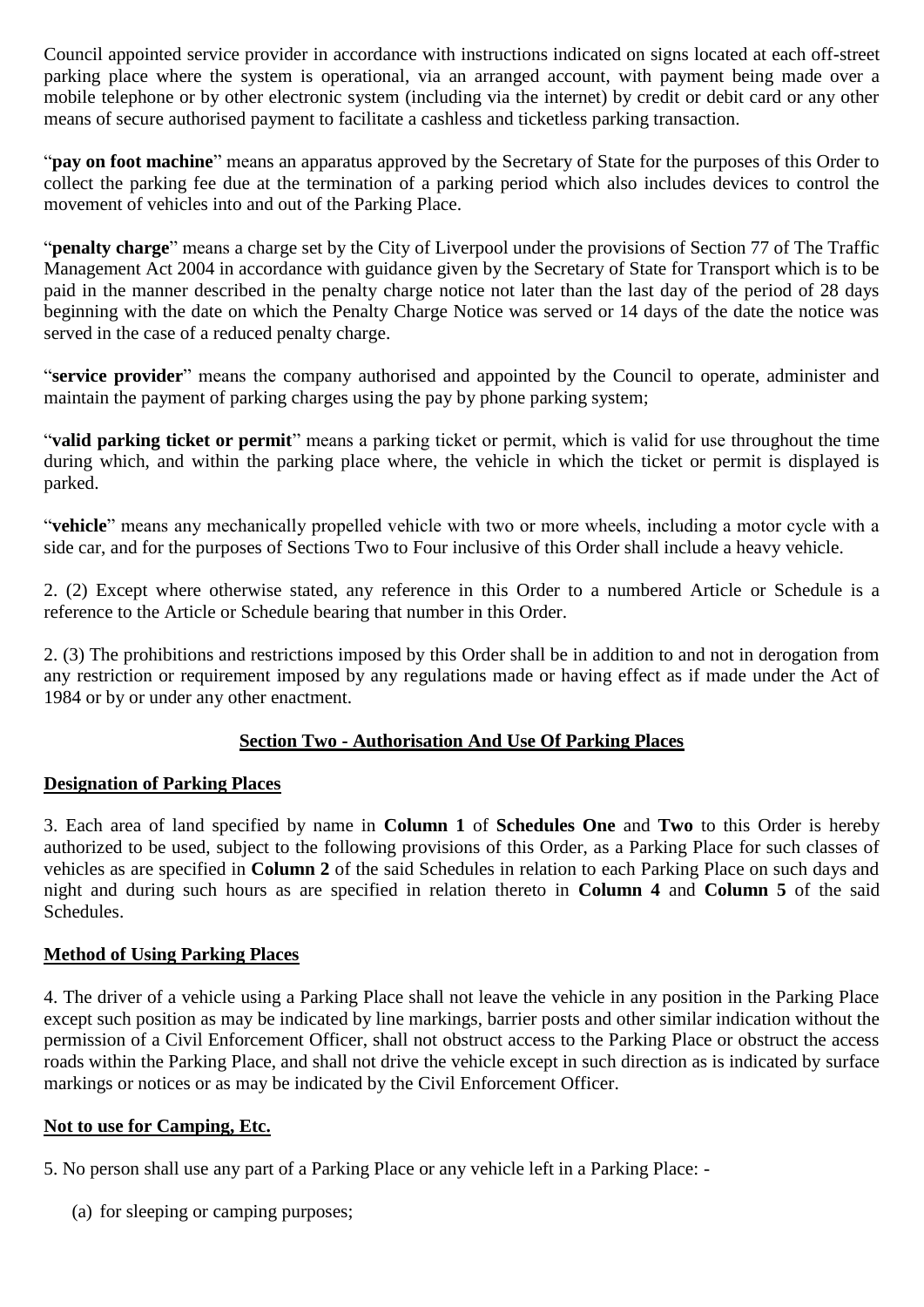- (b) for eating or cooking purposes; or
- (c) except with the consent of the Council for the purpose of servicing or washing any vehicle or part thereof other than is reasonably necessary to enable that vehicle to depart from the Parking Place.

## **Restriction of Use of Vehicle in Parking Place**

6. No person shall, without the consent of the Council use a vehicle whilst it is in a Parking Place in connection with the sale of any article to persons in or near the Parking Place, or in connection with the selling or offering for hire of skills or services or of the vehicle.

#### **Alteration of Position of Vehicle in Parking Place and Removal of Vehicle from Parking Place**

7. (1) When a vehicle is left in a Parking Place in contravention of any of the provisions contained in this Order, a Civil Enforcement Officer or person authorized in that behalf by the Council may alter or cause to be altered the position of the vehicle in order that its position shall comply with those provisions or may remove the vehicle or arrange for it to be removed from that Parking Place and the provisions of Section 102 of the Act of 1984, shall apply to such removal.

7. (2) Any person altering the position of or removing a vehicle by virtue of Article 7(1) of this Order may do so by towing or driving the vehicle or in such other manner as he/she may think necessary and may take such measures in relation to the vehicle as he/she may think necessary to enable him/her to alter its position or remove it as aforesaid.

7. (3) When a person authorized by the Council removes or makes arrangement for the removal of a vehicle from a Parking Place by virtue of Article 7(2) of this Order, he/she shall make such arrangements as may be reasonably necessary for the safe custody of the vehicle.

#### **Movement of Vehicles in Parking Place in Emergencies**

8. Any Civil Enforcement Officer or other person duly authorized by the Council, or a Police Constable in uniform, may in case of emergency move or cause to be moved any vehicle left in a Parking Place to any place he/she thinks fit.

#### **Suspension of Use of Parking Places**

9. Not withstanding the provisions of this Order the Council may by notice displayed on or near the Parking Place close any Parking Place or any part thereof for any period and no driver of any vehicle shall use the Parking Place or any part thereof when it is closed without the consent of the Council.

#### **Method of Entering and Leaving Parking Places**

10. Vehicles using the parking places shall enter and leave by such access as may be indicated by any Civil Enforcement Officer or in the absence of any such indication, as may be indicated by notice displayed on or near the Parking Place.

# **Section Three - Charges For Use Of Parking Places**

#### **Payment of Charges**

11A. The driver of a vehicle who leaves a vehicle in a Parking Place specified in the Schedule to this Order shall pay the appropriate charge in accordance with the charge or scale of charges specified in Column 4 of the Schedule in relation to that Parking Place or as subsequently varied by notice in the prescribed manner. Such payment to be made by either pay and display machine or, where available, the pay by phone systems or pay on foot machine.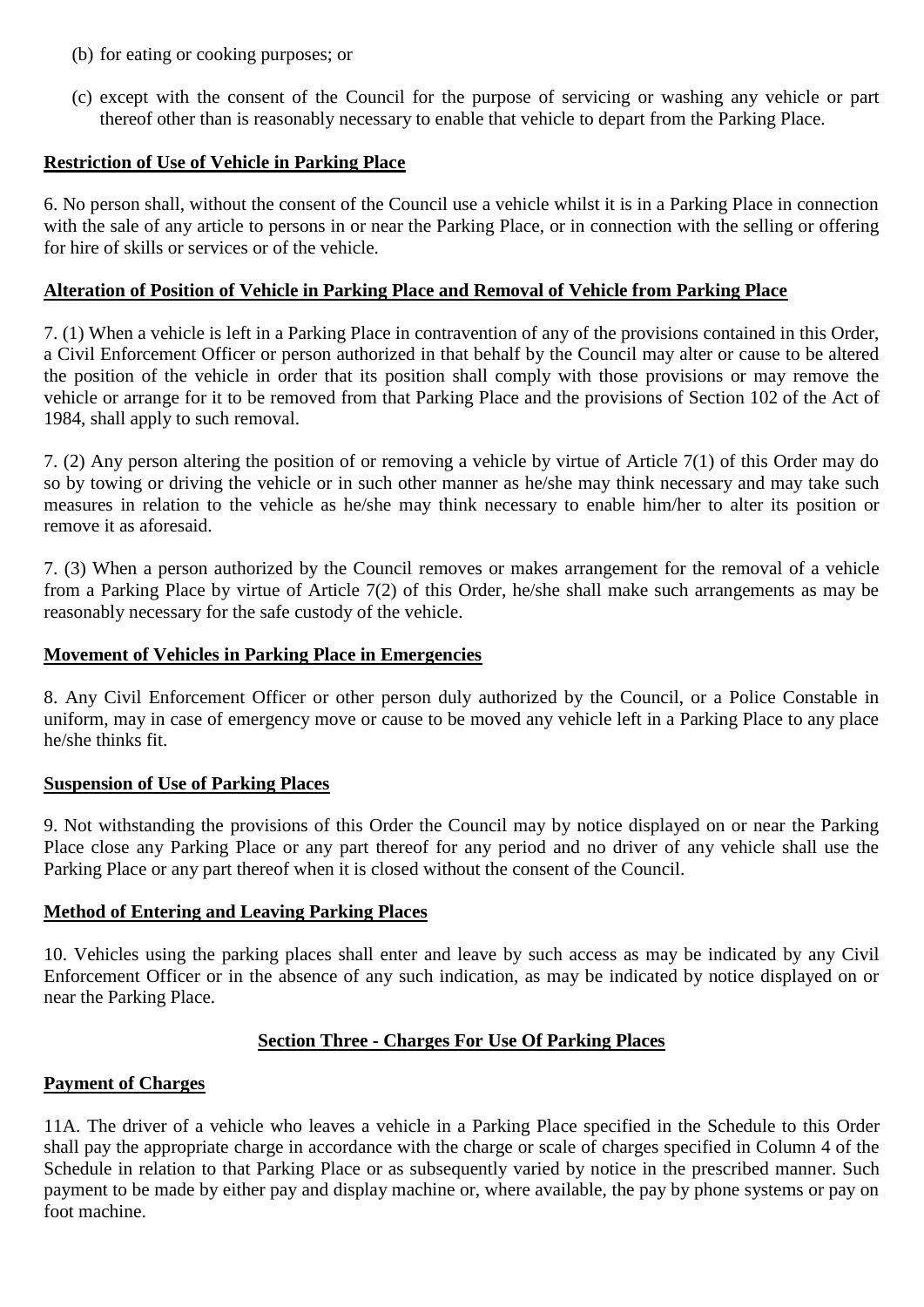11B. In addition to the provision of Article 11A of this Order, where the service is available, each parking place referred to in the Schedule to this Order may also be used for such classes of vehicles as are specified in Column 2 of the said Schedule in relation to each parking place on such days and night during such hours as are specified in relation thereto in Article 2 on payment of the charge using the pay by phone system.

11C. Pay by Phone information signs and the relevant location identification number signs will be located in each off-street parking place where the pay by phone system is in operation and will provide information in relation to the operation and use of pay by phone.

11D. The payment of the charge using pay by phone will relate only to the parking places as indicated by the location identification number displayed on the location identification number sign situated in the parking place.

11E. Where a vehicle has been left in a parking place operating pay by phone an indication that the charge has been made in respect of that vehicle using pay by phone together with an indication of the parking periods for which payment has been made shall appear on the hand-held device.

11F. Where a driver attempts to pay the appropriate charge in accordance with Article 11B, but is unable to do so, he shall pay the appropriate charge in accordance with Article 11A.

11G. Without prejudice to the provisions of Article 11A to Article 11F inclusive of this Order if at any time while a vehicle is left in a parking place referred to in the Schedule to this Order no indication appears on a hand-held device that payment of the charge has been made using pay by phone or a hand-held device indicates that the payment period for which payment was made using pay by phone has expired it shall be presumed that either: - (i) the charge has not been duly paid in respect of that vehicle in accordance with the provisions of Article 11A or Article 11B of this Order; or (ii) the parking period for which payment was made using pay by phone has expired and in either case a civil enforcement officer may serve a penalty charge notice.

#### **Time and Method for Payment of Charges**

12. The said charge shall be paid by the driver of the vehicle: -

(a) In the case of a Parking Place at which the method of charge is by pay and display machine, or pay by phone, as specified in Column 3 of the Schedule to this Order: -

(i) The time at which the vehicle is left in the Parking Place if that time falls within the charging hours, by insertion of the appropriate coins or coin in the pay and display machine situated in that Parking Place, or by pay by phone; or

(ii) In a case where there is no machine situated in that parking place, in a machine situated on an adjacent Parking Place or

(iii) In a case where the machine is not operating properly then in a machine which is operating properly situated in any other Parking Place which is nearest to the Parking Place at which the vehicle is left provided a notice is displayed giving such indication, and subject to that machine having the same tariffs as the machine that was not operating properly; or

(iv) In any other case immediately upon the commencement of that one of the periods of charging which next follows the time at which the vehicle was left in the Parking Place; and

(b) In the case of a Parking Place at which the method of charge is by pay on foot machine upon the driver returning to the Parking Place, prior to the removal of his vehicle such payment being made to the pay on foot machine.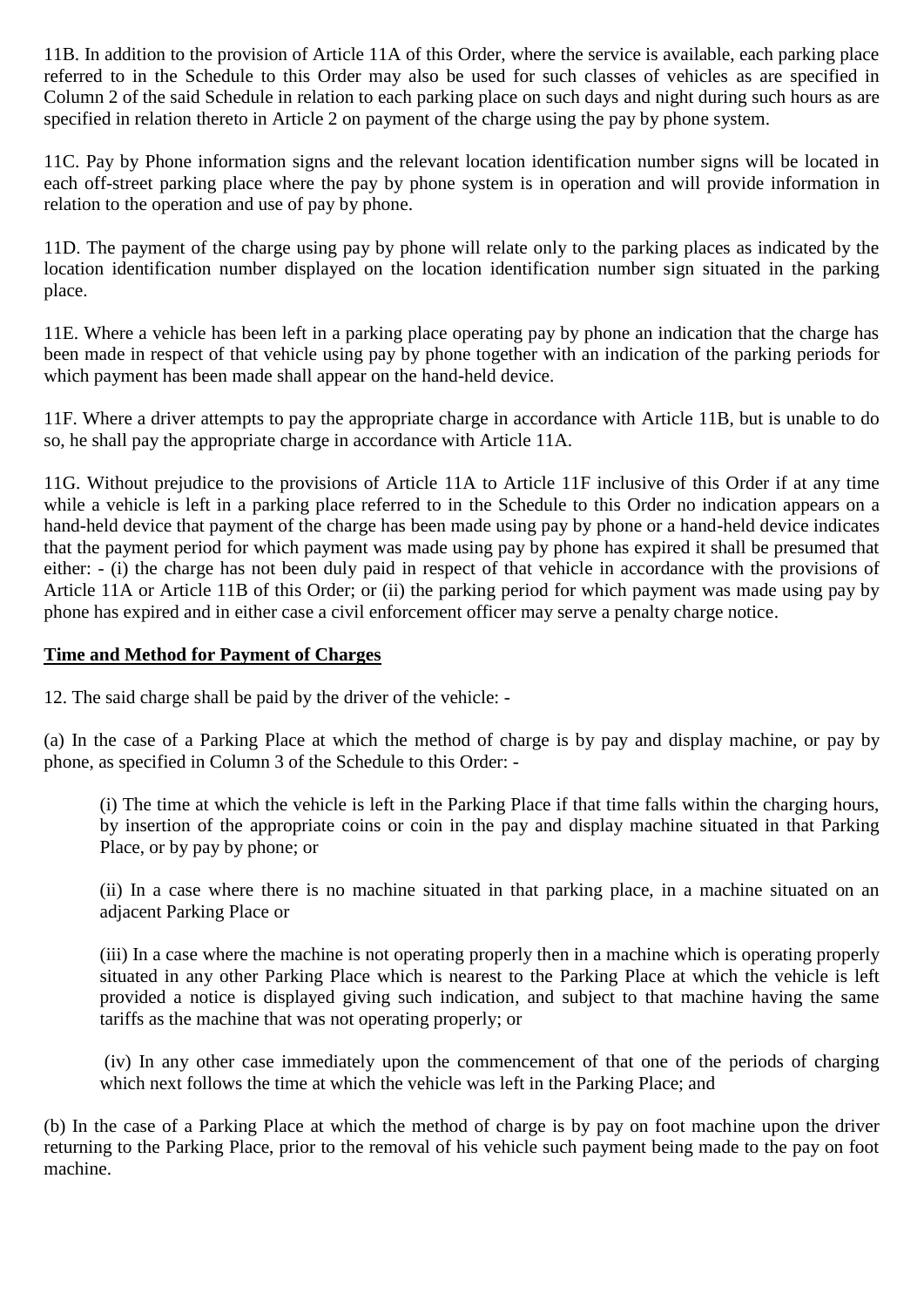## **Exemption from Charges**

13A. The following vehicles left during the charging hours in a Parking Place controlled by Pay and Display Machine (subject to the provisions of Article 13B) shall be exempt from any limitation on time and from the payment of any charge specified in Column 4, as the case may be of **Schedule One** to this Order: -

- (i) an invalid carriage;
- (ii) a disabled person's vehicle which displays a disabled person's badge and parking disc/clock in the form prescribed in The Disabled Persons (Badges for Motor Vehicles) (England) Regulations, 2000, as amended by Regulation 10 of The Disabled Persons (Badges for Motor Vehicles) (England) (Amendment) Regulations, 2007, and that disabled person's badge and parking disc/clock is correctly displayed in the manner prescribed in the Department of Transport Leaflet (T/INF/1214) "The Blue Badge Scheme: Rights And Responsibilities In England", and issued by any Local Authority for display on a motor vehicle driven by a disabled person or used for the carriage of a disabled person or of several disabled persons including a duplicate badge issued pursuant to the above Regulations;
- (iii) the driver of a two-wheeled motor-cycle not having a side car attached thereto or the rider of a pedal cycle shall be exempt from any limitations specified in Article 11 and Article 12 to this Order, subject to the said vehicle being wholly parked within a designated motor cycle parking bay; and
- (iv) a vehicle displaying a valid Parking Permit (in accordance with Article 14) authorising that vehicle to park at the Parking Place at which the vehicle has been left in accordance with Article 4.

13B. In respect of the Mount Pleasant Car Park, the exemption from any limitation on time and from the payment of any charge specified in Column 4 to this Order by a disabled person's vehicle which correctly displays a valid disabled person's badge, in the manner prescribed in **The Department of Transport Leaflet (T/INF/1214) "The Blue Badge Scheme: Rights And Responsibilities In England",** shall only apply when that vehicle is parked within a designated Disabled Person's Parking Place situated on Level 5 of the said Car Park.

#### **Display of Parking Ticket or Permit**

14A. A Parking Ticket, issued by the Pay and Display Machine, or a Parking Permit issued by the City Council or its authorised partners shall be displayed as follows:-

(i) in the case of a vehicle fitted with a front windscreen in a conspicuous position, either affixed to the windscreen, or on the vehicle dashboard or fascia, immediately behind the windscreen and with its front facing forward so as to be legible from outside the vehicle, so that the date and time/registration details etc, recorded on the Parking Ticket or Permit are clearly visible to a person standing at the front or nearside of such vehicle for the whole of the time during which such vehicle is left at the Pay and Display Parking Place or Permit Parking Bay; or

(ii) in the case of a vehicle not fitted with a front windscreen, in a conspicuous position on the vehicle.

14B. Where notices are displayed in a Parking Place advising of the option of making payment by mobile telephone or by other electronic system (including via the internet) by credit or debit card or any other means of secure authorised payment to facilitate a cashless and ticketless parking transaction and the charge is duly paid either by credit card or debit card in accordance with the instructions indicated on the said notices then Article 14A of this Order shall not apply.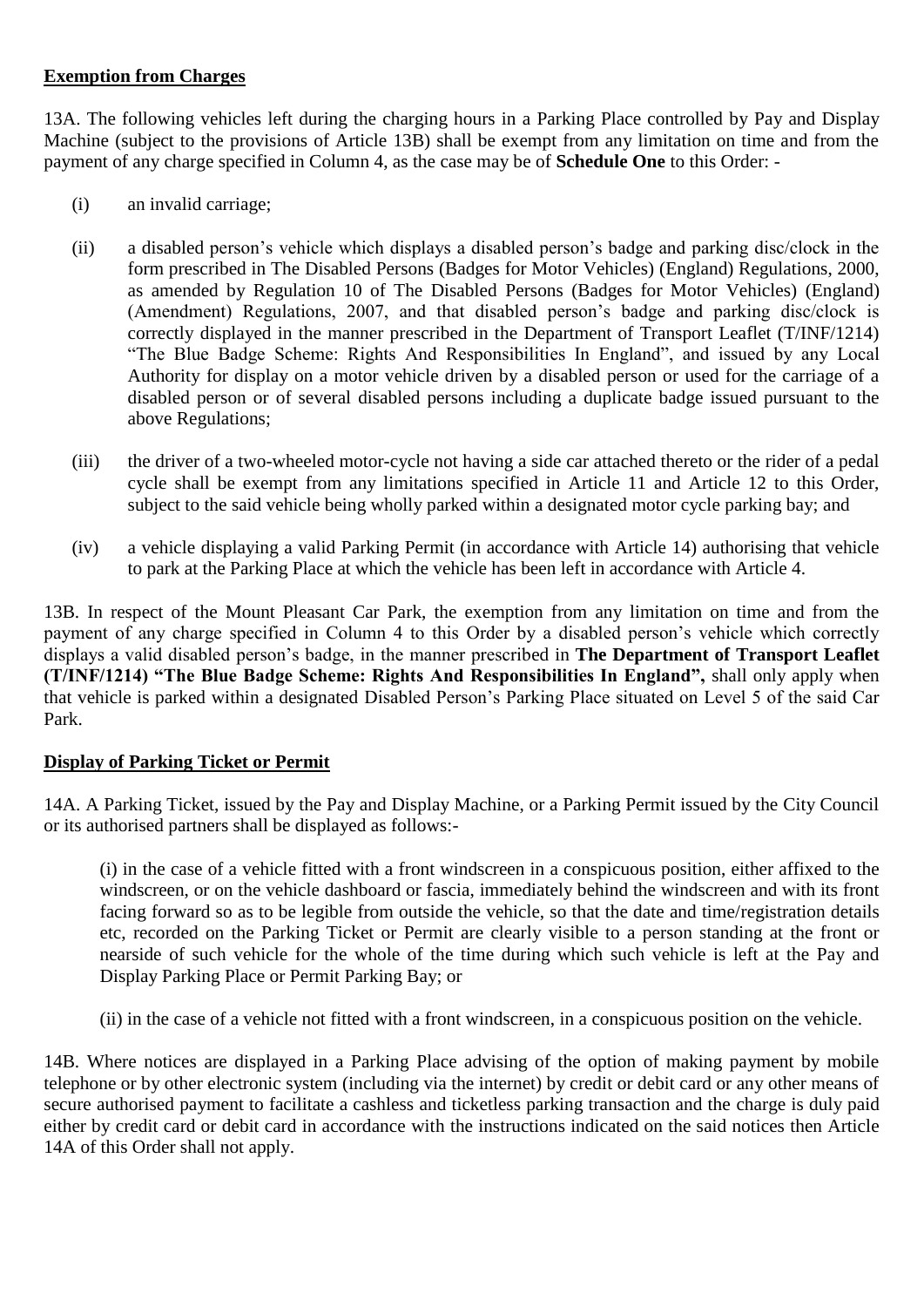# **Amount of Charge at Parking Place Controlled by a Pay and Display Machine**

15A. The charges payable under Article 11 of this Order at the time specified in Article 12 of this Order (hereinafter referred to as "the Charge"): -

- (i) Shall be the amount appropriate to the period within the charging hours the driver desires the vehicle to be permitted to wait in the Parking Place.
- (ii) Provided that if the vehicle is left for such a period of time as shall continue from a period of charging hours on one day to the charging hours on the following day a second charge shall become due and payable in respect of that following day.
- (iii) The charge payable under Article 11 of this Order at the time specified in Article 12 to this Order shall be payable by either pay by phone or the insertion of an appropriate coin or coins into the apparatus or device provided being an apparatus or device approved in accordance with Section 35(1), (3), (4), (5) of the Act of 1984 shall apply in respect of such apparatus.
- (iv) Subject to the provisions of Articles 13A & 13B of this Order and except when the method of charge used is through Pay by Phone, the driver of a vehicle shall on arrival of the vehicle at a Parking Place exhibit on the vehicle, a ticket, issued on payment of the charge referred to in paragraph 15A (i) hereof. The Parking Ticket issued by the Pay and Display Machine shall be displayed in the vehicle in respect of which the Charge has been paid in a conspicuous position so that the date and time recorded on the Parking Ticket are clearly visible to a person standing at the front or nearside of such vehicle for the whole of the time during which such vehicle is left at the Pay and Display Parking Place.
- (v) Payment of the charge specified in Article 15A (i) of this Order shall be indicated by: (a) the issue from a ticket machine being an apparatus or device referred to in Article 15A (iii) hereof relating to any Parking Place of a ticket indicating the payment of that charge, the time and the day in respect of which the charge has been paid and the exhibition of that ticket on the vehicle in the manner as specified in Article 15A (iv) hereof; or (b) the issue of a text message or email receipt from the City Council's appointed service provider, following an arranged payment having being made over the mobile telephone or by other electronic system (including via the internet) through the use of a credit or debit card or other means of secure authorised payment to facilitate a cashless and ticketless parking transaction also being an apparatus or device referred to in Article 15A (iii) hereof relating to any Parking Place at which the method of charge includes Pay by Phone of a text message or email indicating the payment of that charge, the time and the day in respect of which the charge has been paid.
- (vi) The date and time shown on any ticket**,** text message or email receipt of the kind referred to in Article 15A (v) of this Order shall be presumed unless the contrary is proved, to be the day and time on which the charge referred to in Article 15A (i) of this Order was paid on the day and expiry time of the period of parking for which the charge referred to was paid.
- (vii) If at any time while a vehicle is left in a Parking Place during the charging hours no ticket is exhibited on that vehicle in accordance with the provisions of Article 15A (iv) (a) and Article 15A (v) hereof it shall be presumed, unless the contrary is proved, that the charge has not been duly paid.

15B (i) Where payment of a charge is made by credit card or debit card using the pay by phone system the card payee shall disclose the following information: -

(a) Call number of the mobile telephone

(b) Identification number and any such other detail as may be requested by or on behalf of the Council relating to the credit card or debit card against which the charge is being paid.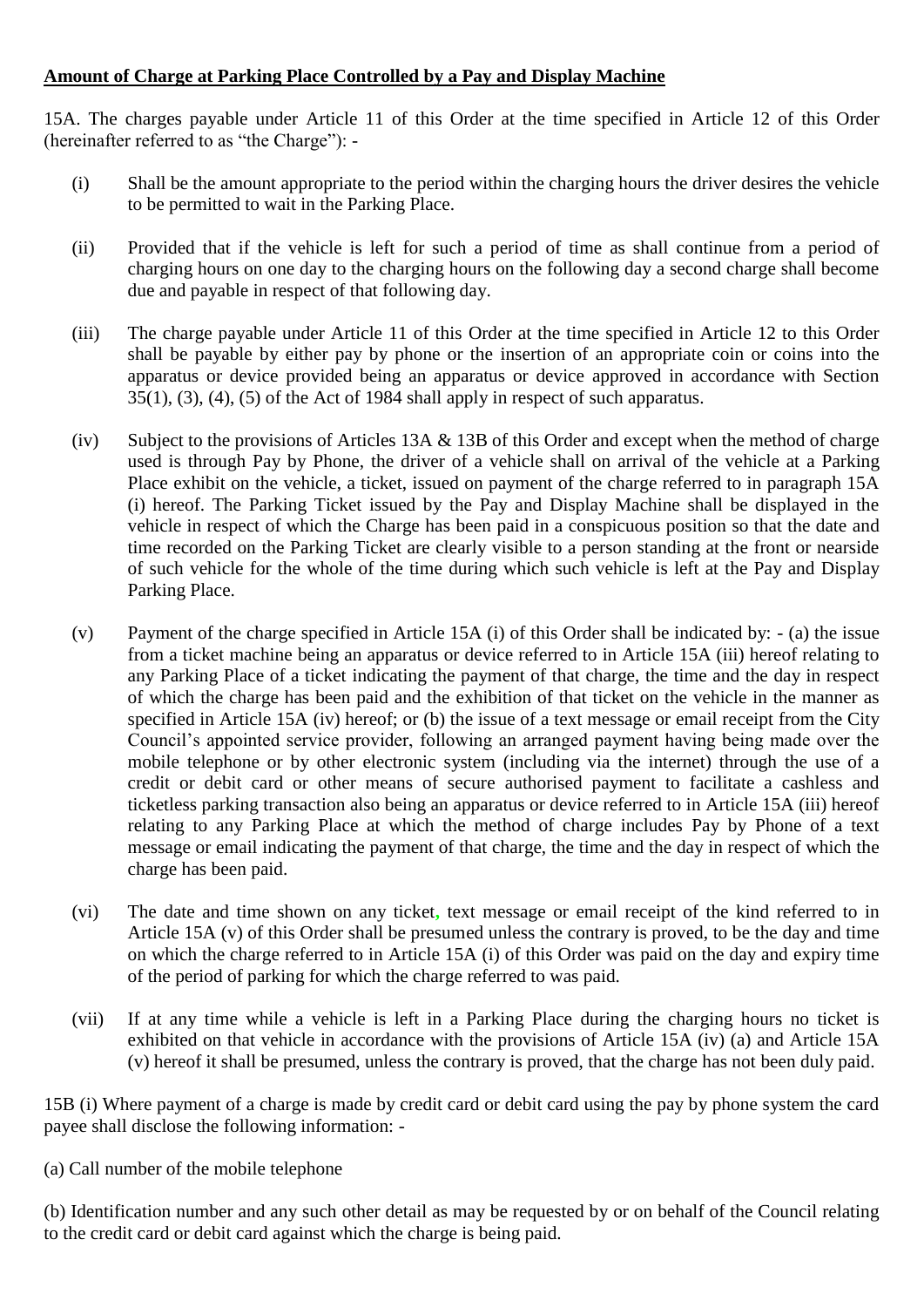(c) Location Identification Number of the Parking Place in respect of which payment is being made,

(d) Registration number of the motor vehicle being parked

15B (ii) Where payment of a charge is made in accordance with Article 15B (i): -

(a) The transaction fee shall be payable at the time.

(b) the Parking Period shall commence on receipt by the Council of the details specified in Article 15B (i).

15B (iii) At any time after a charge has been paid in accordance with Article 15B (i) in respect of a parking period, that parking period may be increased on further payment of the additional charge and the appropriate transaction fee has been paid always provided that the maximum permitted parking period for that parking place is not exceeded.

15B (iv) The payee of a charge under Article 15B (i) may request to be informed by a text message as to the imminent expiry of the parking period provided that where such text message is sent the appropriate transaction fee as advertised at each site has been paid.

15B (v) The Council shall display a Notice in every Car Park where the option of payment of the charge using the pay by phone system is available, such notice shall display the location identification number of the parking place in which it is sited and provide operational guidance on payment of the charges for that particular parking place.

#### **Amount of Penalty Charge at Parking Place**

16. (1) If a vehicle is left during the charging hours: -

(a) In a Parking Place, at which the method of charge is by Pay and Display Machine, or pay by phone, and the charge payable on the leaving of the vehicle in that parking place has not been duly paid for that day; or

(b) In a Parking Place at which the method of charge is by Pay and Display Machine, or pay by phone, for longer than the period for which payment was made by a charge; or

(c) In a Permit Parking Bay which is reserved for the use of a vehicle which is the subject of a valid parking permit issued by the Council, not being a vehicle entitled to use that Permit Parking Bay; or

(d) In a Parking Place and a valid Parking Ticket or Parking Permit is not correctly displayed (in accordance with Article 14) for the whole of the time during which such vehicle is left at the Parking Place or Permit Parking Bay, or

(e) In a position other than wholly within the Parking Bay or Permit Parking Bay, or

(f) In a designated Disabled Persons Parking Place on **Level 5** of **Mount Pleasant Car Park**, without a valid Disabled Persons Badge being correctly displayed in the vehicle in the manner prescribed in **The Department of Transport Leaflet (T/INF/1214) "The Blue Badge Scheme: Rights And Responsibilities In England"**

a penalty charge of **£70.00** or **£50.00** shall be payable then within 28 days beginning with the date on which the penalty charge notice was served under the provisions of this Article provided that if the Driver tenders the sum of 50% of the said charge, inclusive of Value Added Tax, to the Council not later than the last day of the period of 14 days beginning with the date on which the penalty charge notice was served under this Article, then such payment shall be accepted by the Council in satisfaction of the penalty charge.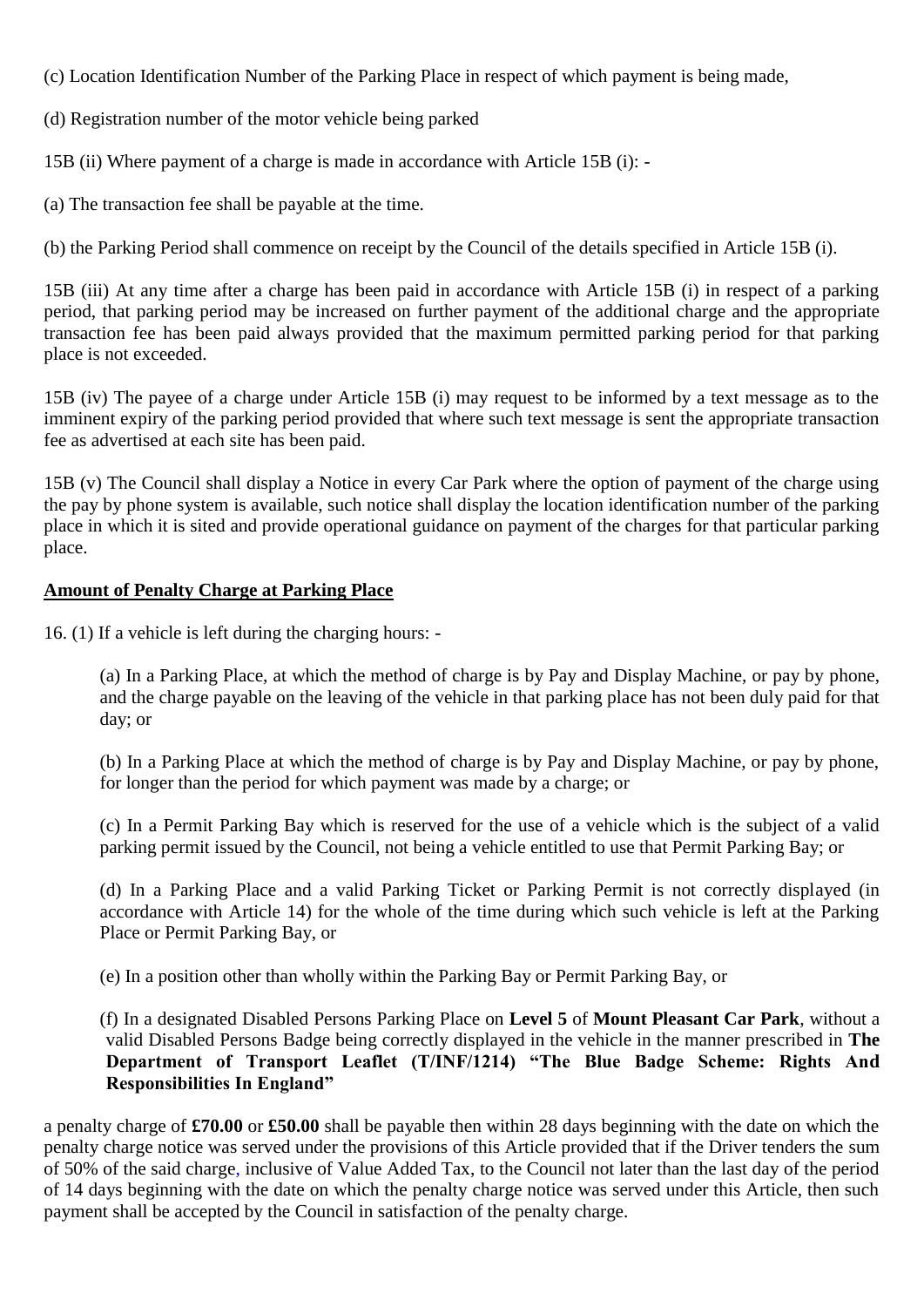16. (2) In the case of a vehicle in respect of which a Penalty Charge may have been incurred, it shall be the duty of a Civil Enforcement Officer to attach to the vehicle in a conspicuous position, a notice which shall include the following particulars:-

(a) The registration mark of the vehicle, or, where the vehicle is being used under a trade licence, the number of the trade plate carried by vehicle;

(b) A statement that a Penalty Charge of **£70.00** or **£50.00**, inclusive of Value Added Tax is required to be paid;

(c) The manner in which, and the time within which, the Penalty Charge should be paid; and

16. (3) After a Penalty Charge has been incurred in respect of a vehicle that vehicle may remain in the Parking Place, unless in breach of Article 4 of this Order, without further charge for the remainder of the charging hours for that day.

16. (4) If during charging hours a vehicle is left in a parking place and payment has been made by mobile telephone evidence shall be provided by the City Council's appointed service provider as to whether the period has expired for which the charge shown on the mobile telephone was paid and in any proceedings for failing to pay the penalty charge shall also be evidence that a penalty charge was incurred, furthermore, where payment has been made by mobile telephone payment evidence shall be provided by the City Council's appointed service provider.

#### **Section Four - Miscellaneous**

# **Disposal of Vehicles Abandoned in Parking Places**

17. The Council may, as respects a vehicle which has been or could at any time be removed from a Parking Place in pursuance of Article 7 (1) of this Order, if it appears to them to have been abandoned, sell or otherwise dispose of the vehicle in accordance with the provisions of Section 101 of the Act of 1984.

#### **Other Provisions**

18. No person shall, except with the permission of a person authorized by the Council in that behalf, drive or permit to be driven any vehicle in a Parking Place for any purpose other than the purpose of leaving that vehicle in the Parking Place in accordance with the provisions of this Order or for the purpose of departing from the Parking place.

19. No person shall drive any vehicle in any Parking place in such a manner as to cause danger, nuisance or annoyance to any other person or vehicle using the said Parking Place.

# **GIVEN under the Common Seal of the Council of the City of Liverpool this 12th day of November 2010.**

#### **ASSISTANT CITY SOLICITOR**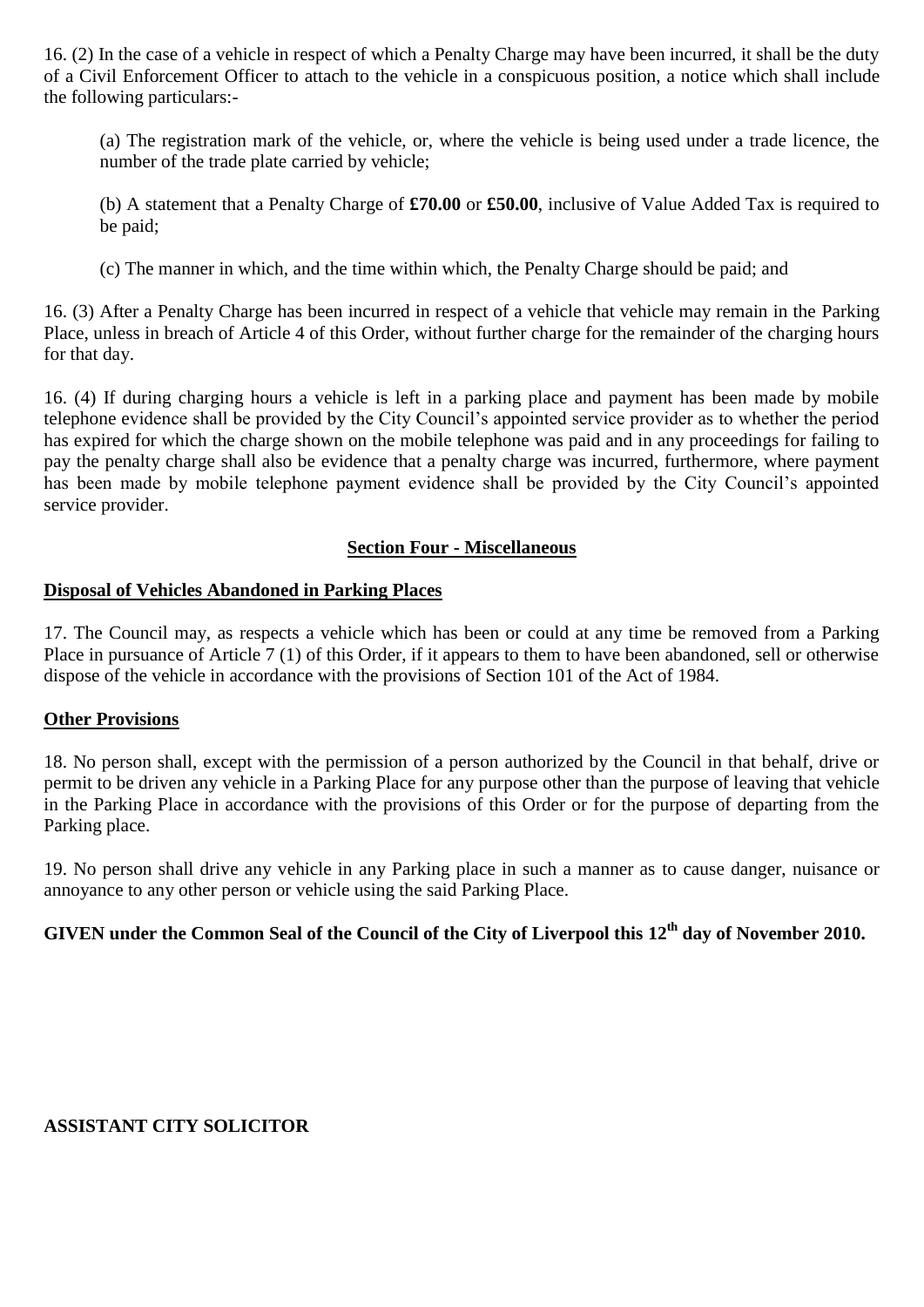| <b>Schedule One</b>          |                                                                                                  |                                                                             |                                                                                                                                                                          |                                             |                |  |
|------------------------------|--------------------------------------------------------------------------------------------------|-----------------------------------------------------------------------------|--------------------------------------------------------------------------------------------------------------------------------------------------------------------------|---------------------------------------------|----------------|--|
| <b>Location of</b>           | <b>Classes of</b>                                                                                | <b>Method</b>                                                               | <b>Scale of Charges</b>                                                                                                                                                  | <b>Charging Hours (From/To)</b><br>Column 5 |                |  |
| <b>Site Of Car</b>           | <b>Vehicle</b>                                                                                   | of Charge                                                                   |                                                                                                                                                                          |                                             |                |  |
| Park                         |                                                                                                  |                                                                             |                                                                                                                                                                          | Opening                                     | <b>Closing</b> |  |
| <b>Column 1</b>              | Column <sub>2</sub>                                                                              | Column 3                                                                    | Column <sub>4</sub>                                                                                                                                                      | <b>Hours</b>                                | <b>Hours</b>   |  |
| 1. Burgess<br><b>Street</b>  | All vehicles, other<br>than heavy vehicles<br>and/or vehicles<br>exceeding 5 metres<br>in length | "Pay and Display" Machine<br>& "Pay by Phone" **                            | Mondays To Sundays (Inclusive) £1.00 per hour<br>for the first $3$ hours. Over $3$ hours £3.50.                                                                          | 7.30 a.m.                                   | 7.30 p.m.      |  |
| 2. Craven<br><b>Street</b>   | All vehicles, other<br>than heavy vehicles<br>and/or vehicles<br>exceeding 5 metres<br>in length | "Pay and Display" Machine<br>& "Pay by Phone" **                            | Mondays To Sundays (Inclusive) £1.00 per hour<br>for the first 3 hours. Over 3 hours £3.50.                                                                              | 7.30 a.m.                                   | 7.30 p.m.      |  |
| 3. Dale<br><b>Street</b>     | All vehicles, other<br>than heavy vehicles<br>and/or vehicles<br>exceeding 5 metres<br>in length | "Pay and Display" Machine<br>& "Pay by Phone" **                            | Mondays To Sundays (Inclusive) £1.30 per hour<br>for the first 5 hours. Over 5 hours £7.00.                                                                              | 7.30 a.m.                                   | 7.30 p.m.      |  |
| 4. Finch<br>Place            | All vehicles, other<br>than heavy vehicles<br>and/or vehicles<br>exceeding 5 metres<br>in length | Pre-paid Parking Permit                                                     | As determined from time to time by resolution<br>of the City Council. Three, Six and Twelve<br>Month Contracts £127.00, £240.00 and £450.00<br>including Value Added Tax | $7.30$ a.m.                                 | 7.30 p.m.      |  |
| 5. Fontenoy<br><b>Street</b> | All vehicles, other<br>than heavy vehicles<br>and/or vehicles<br>exceeding 5 metres<br>in length | "Pay and Display" Machine<br>& "Pay by Phone" **                            | Mondays To Sundays (Inclusive) $£1.30$ per hour<br>for the first 4 hours. Over 4 hours £6.00.                                                                            | 7.30 a.m.                                   | 7.30 p.m.      |  |
| 6. Hunter<br><b>Street</b>   | All vehicles, other<br>than heavy vehicles<br>and/or vehicles<br>exceeding 5 metres<br>in length | "Pay and Display" Machine<br>& "Pay by Phone" **<br>Pre-paid Parking Permit | Mondays To Sundays (Inclusive) £1.30 per hour<br>for the first 4 hours. Over 4 hours £6.00.<br>As determined from time to time by resolution<br>of the City Council.     | 7.30 a.m.                                   | 7.30 p.m.      |  |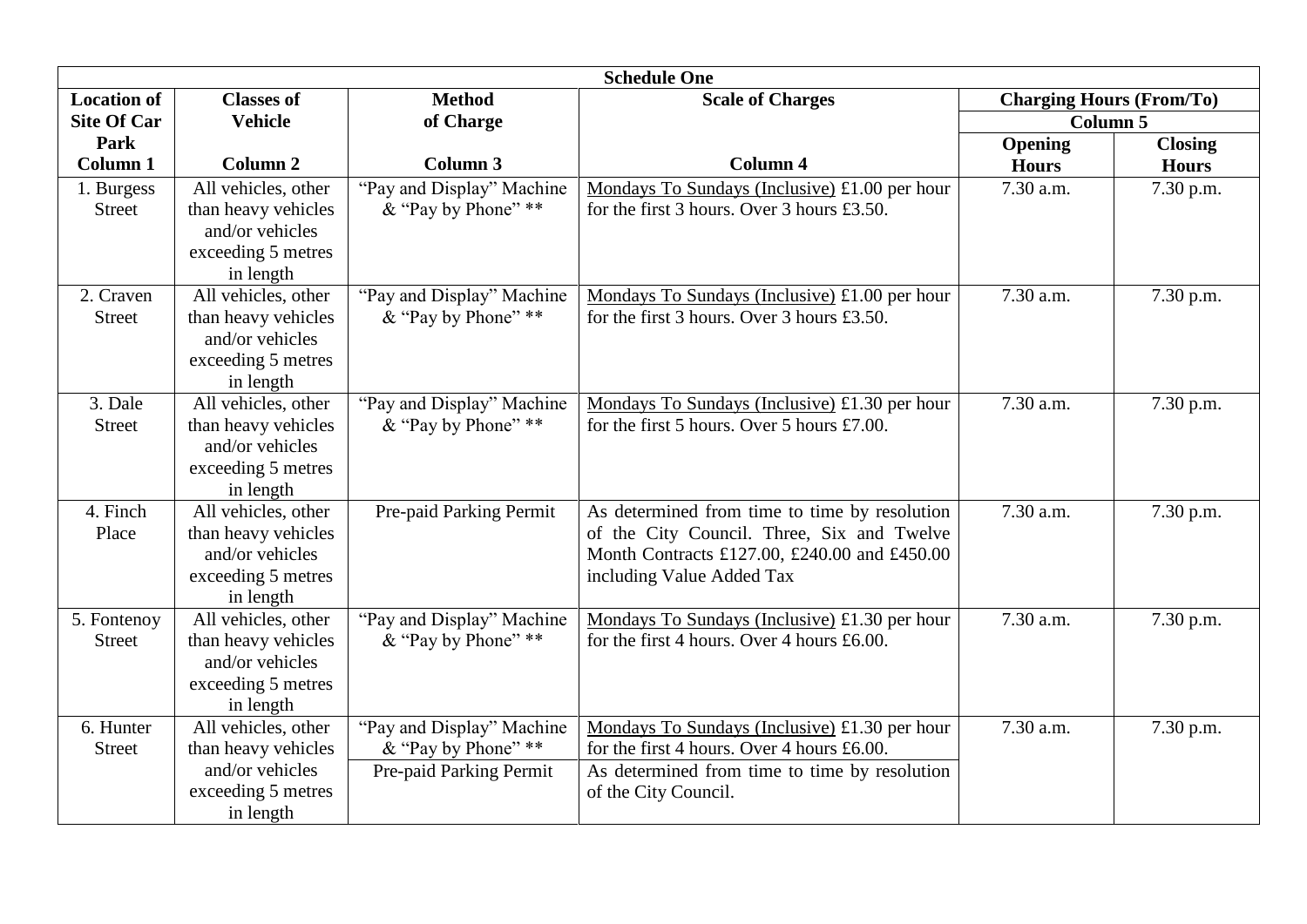| <b>Schedule One (CONTINUED)</b> |                     |                           |                                                                    |                                 |                |  |
|---------------------------------|---------------------|---------------------------|--------------------------------------------------------------------|---------------------------------|----------------|--|
| <b>Location of</b>              | <b>Classes of</b>   | <b>Method</b>             | <b>Scale of Charges</b>                                            | <b>Charging Hours (From/To)</b> |                |  |
| <b>Site Of Car</b>              | <b>Vehicle</b>      | of Charge                 |                                                                    | Column <sub>5</sub>             |                |  |
| Park                            |                     |                           |                                                                    | <b>Opening</b>                  | <b>Closing</b> |  |
| Column 1                        | Column <sub>2</sub> | Column 3                  | <b>Column 4</b>                                                    | <b>Hours</b>                    | <b>Hours</b>   |  |
| 7. Kempston                     | All vehicles, other | "Pay and Display" Machine | Mondays To Sundays (Inclusive) £1.00 per hour                      | 7.30 a.m.                       | 7.30 p.m.      |  |
| <b>Street</b>                   | than heavy vehicles | & "Pay by Phone" **       | for the first 3 hours. Over 3 hours £3.50.                         |                                 |                |  |
|                                 | and/or vehicles     |                           |                                                                    |                                 |                |  |
|                                 | exceeding 5 metres  |                           |                                                                    |                                 |                |  |
|                                 | in length           |                           |                                                                    |                                 |                |  |
| 8. Lambert                      | All vehicles, other | "Pay and Display" Machine | Mondays To Sundays (Inclusive) £1.00 per hour                      | 7.30 a.m.                       | 7.30 p.m.      |  |
| <b>Street</b>                   | than heavy vehicles | & "Pay by Phone" **       | for the first $3$ hours. Over $3$ hours £3.50.                     |                                 |                |  |
|                                 | and/or vehicles     |                           |                                                                    |                                 |                |  |
|                                 | exceeding 5 metres  |                           |                                                                    |                                 |                |  |
|                                 | in length           |                           |                                                                    |                                 |                |  |
| 9. Old                          | All vehicles, other | "Pay and Display" Machine | Mondays To Sundays (Inclusive) £1.30 per hour                      | 7.30 a.m.                       | 7.30 p.m.      |  |
| Haymarket                       | than heavy vehicles | & "Pay by Phone" **       | for the first 5 hours. Over 5 hours £7.00.                         |                                 |                |  |
|                                 | and/or vehicles     |                           |                                                                    |                                 |                |  |
|                                 | exceeding 5 metres  |                           |                                                                    |                                 |                |  |
|                                 | in length           |                           |                                                                    |                                 |                |  |
| 10. Mount                       | All vehicles, other | "Pay and Display" Machine | Mondays To Sundays (Inclusive) £1.00 per hour                      | Monday-Saturday                 | 8.00 p.m.      |  |
| Pleasant                        | than heavy vehicles | & "Pay by Phone" **       | for the first 3 hours. Over 3 hours £4.00.                         | 7.00 a.m.                       |                |  |
|                                 | and/or vehicles     | Pre-paid Parking Permit   | As determined from time to time by resolution                      | Sunday                          |                |  |
|                                 | exceeding 5 metres  |                           | of the City Council. Three, Six and Twelve                         | 9.00 a.m.                       |                |  |
|                                 | in length           |                           | Month Contracts £120.00, £180.00 and £300.00                       |                                 |                |  |
|                                 |                     |                           | including Value Added Tax                                          |                                 |                |  |
| 11. Victoria                    | All vehicles, other | "Pay and Display" Machine | Mondays To Sundays (Inclusive) Day Rate                            | 7.30 a.m.                       | 12.00 Midnight |  |
| <b>Street</b>                   | than heavy vehicles | & "Pay by Phone" **       | $(7.30$ a.m. up to 6.00 p.m.) £1.80 per hour.                      |                                 |                |  |
|                                 | and/or vehicles     |                           | Mondays To Sundays (Inclusive) Evening Rate                        |                                 |                |  |
|                                 | exceeding 5 metres  |                           | $(6.00 \text{ p.m. to } 12.00 \text{ midnight})$ 80 pence per hour |                                 |                |  |
|                                 | in length           |                           |                                                                    |                                 |                |  |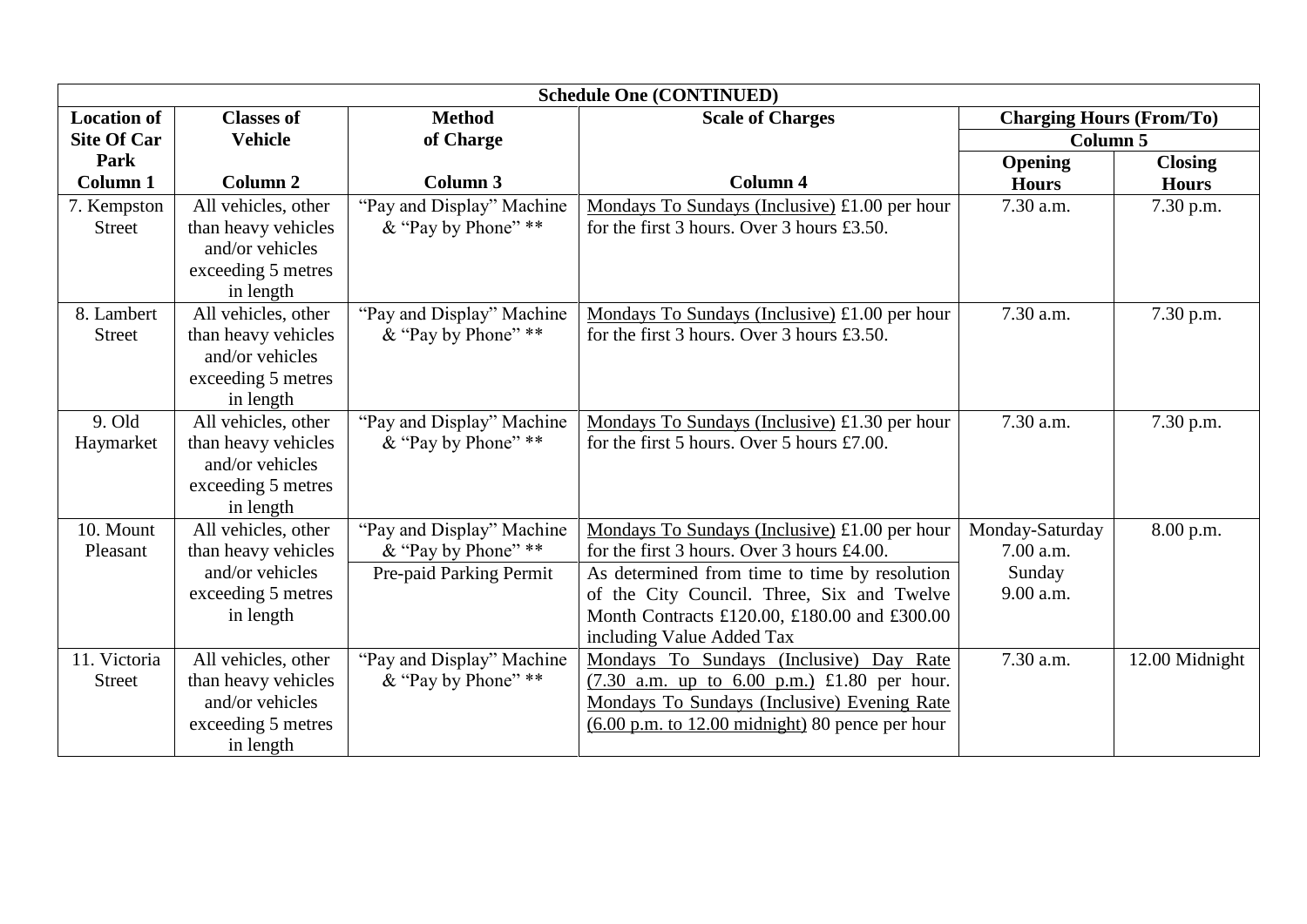| <b>Schedule One (CONTINUED)</b> |                     |                           |                                                         |                                 |                       |
|---------------------------------|---------------------|---------------------------|---------------------------------------------------------|---------------------------------|-----------------------|
| <b>Location of</b>              | <b>Classes of</b>   | <b>Method</b>             | <b>Scale of Charges</b>                                 | <b>Charging Hours (From/To)</b> |                       |
| <b>Site Of Car</b>              | <b>Vehicle</b>      | of Charge                 |                                                         | <b>Column 5</b>                 |                       |
| Park                            |                     |                           |                                                         | Opening                         | <b>Closing</b>        |
| <b>Column 1</b>                 | Column 2            | Column 3                  | <b>Column 4</b>                                         | <b>Hours</b>                    | <b>Hours</b>          |
| 12. Beetham                     | All vehicles, other | "Pay and Display" Machine | Mondays to Sundays (Inclusive) $£1.60$ per hour         | Monday-Friday                   | Monday-Friday         |
| Plaza                           | than heavy vehicles | & "Pay by Phone" **       | for the first 6 hours. Over 6 hours £10.00.             | 7.30 a.m.                       | 7.00 p.m.             |
| (Under-                         | and/or vehicles     | Pre-paid Parking Permit   | As determined from time to time by resolution           |                                 |                       |
| ground Car                      | exceeding 5 metres  |                           | of the City Council. Three, Six and Twelve              |                                 |                       |
| Park)                           | in length           |                           | Month Contracts £317.00, £620.00<br>and                 |                                 |                       |
|                                 |                     |                           | £1,200.00 including Value Added Tax                     |                                 |                       |
| 13. Fraser                      | All vehicles, other | Pay and Display Machine & | Day/Evening Rate $\pounds1.30$ per hour for the first 4 | Monday-Friday                   | 12.00 Midnight        |
| <b>Street</b>                   | than heavy vehicles | "Pay by Phone" **         | hours. Over 4 hours £6.00, (Monday-Friday,              | $5.00$ p.m.                     |                       |
|                                 | and/or vehicles     |                           | 5.00 p.m. to 12.00 midnight, Saturday & Sunday          |                                 |                       |
|                                 | exceeding 5 metres  |                           | 7.30 a.m. to $12.00$ midnight)                          | Saturday-Sunday                 |                       |
|                                 | in length           |                           |                                                         | 7.30 a.m.                       | Pay & Display         |
|                                 |                     |                           |                                                         |                                 | Machine & Pay         |
|                                 |                     |                           |                                                         | Pay & Display                   | by Phone users        |
|                                 |                     |                           |                                                         | Machine & Pay                   | only                  |
|                                 |                     |                           |                                                         | by Phone users                  |                       |
|                                 |                     |                           |                                                         | only                            |                       |
|                                 |                     | Pre-paid Parking Permit   | Parking Permit holders only Monday-Friday,              | Monday-Friday                   | Monday-Friday         |
|                                 |                     |                           | 7.30 a.m. to $5.00$ p.m.)                               | $7.30$ a.m.                     | $5.00$ p.m.           |
|                                 |                     |                           |                                                         | Parking Permit                  | <b>Parking Permit</b> |
|                                 |                     |                           |                                                         | holders only                    | holders only          |

*\*\* 'Pay by Phone' transactions attract additional charges, payable by the applicant, to cover the administration of the operator and costs incurred during the transaction process.*

*The additional transaction charges should be made public by the operator as part of the transaction process.*

*Telephony charges incurred in the costs of making the transaction depend on network provider and phone service and are the responsibility of the applicant.*